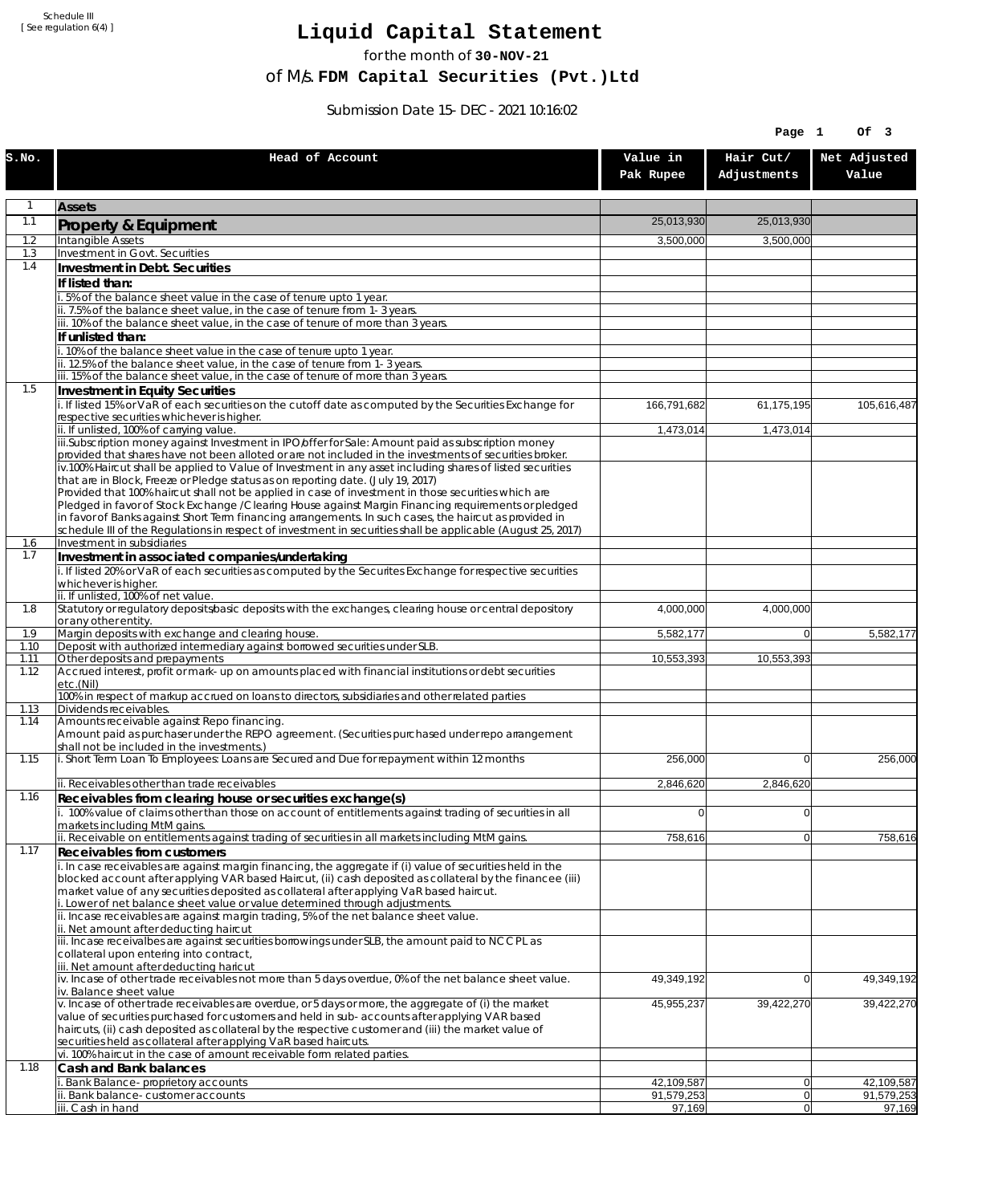Schedule III [ See regulation 6(4) ]

## **Liquid Capital Statement**

for the month of **30-NOV-21**

of M/s. **FDM Capital Securities (Pvt.)Ltd**

Submission Date 15-DEC-2021 10:16:02

|              |                                                                                                                                                                                                                                                                                                                                                                                                                                                                                                                                                                                                                                                                         |                       | Page 2                   | Of 3                  |
|--------------|-------------------------------------------------------------------------------------------------------------------------------------------------------------------------------------------------------------------------------------------------------------------------------------------------------------------------------------------------------------------------------------------------------------------------------------------------------------------------------------------------------------------------------------------------------------------------------------------------------------------------------------------------------------------------|-----------------------|--------------------------|-----------------------|
| S.NO.        | Head of Account                                                                                                                                                                                                                                                                                                                                                                                                                                                                                                                                                                                                                                                         | Value in<br>Pak Rupee | Hair Cut/<br>Adjustments | Net Adjusted<br>Value |
| 1.19         | <b>Total Assets</b>                                                                                                                                                                                                                                                                                                                                                                                                                                                                                                                                                                                                                                                     | 449,865,870           | 147,984,422              | 334,770,751           |
| 2            | Liabilities                                                                                                                                                                                                                                                                                                                                                                                                                                                                                                                                                                                                                                                             |                       |                          |                       |
| 2.1          | Trade Payables                                                                                                                                                                                                                                                                                                                                                                                                                                                                                                                                                                                                                                                          |                       |                          |                       |
|              | Payable to exchanges and clearing house<br>ii. Payable against leveraged market products                                                                                                                                                                                                                                                                                                                                                                                                                                                                                                                                                                                |                       |                          |                       |
|              | iii. Payable to customers                                                                                                                                                                                                                                                                                                                                                                                                                                                                                                                                                                                                                                               | 91,227,050            | $\overline{0}$           | 91,227,050            |
| 2.2          | <b>Current Liabilities</b>                                                                                                                                                                                                                                                                                                                                                                                                                                                                                                                                                                                                                                              |                       |                          |                       |
|              | . Statutory and regulatory dues<br>ii. Accruals and other payables                                                                                                                                                                                                                                                                                                                                                                                                                                                                                                                                                                                                      | 21,388,362            | $\overline{0}$           | 21,388,362            |
|              | iii. Short-term borrowings                                                                                                                                                                                                                                                                                                                                                                                                                                                                                                                                                                                                                                              |                       |                          |                       |
|              | iv. Current portion of subordinated loans<br>v. Current portion of long term liabilities                                                                                                                                                                                                                                                                                                                                                                                                                                                                                                                                                                                |                       |                          |                       |
|              | vi. Deferred Liabilities                                                                                                                                                                                                                                                                                                                                                                                                                                                                                                                                                                                                                                                |                       |                          |                       |
|              | vii. Provision for bad debts                                                                                                                                                                                                                                                                                                                                                                                                                                                                                                                                                                                                                                            |                       |                          |                       |
|              | viii. Provision for taxation<br>ix. Other liabilities as per accounting principles and included in the financial statements                                                                                                                                                                                                                                                                                                                                                                                                                                                                                                                                             | 14,850,908            | $\overline{0}$           | 14,850,908            |
| 2.3          | Non-Current Liabilities                                                                                                                                                                                                                                                                                                                                                                                                                                                                                                                                                                                                                                                 |                       |                          |                       |
|              | i. Long-Term financing                                                                                                                                                                                                                                                                                                                                                                                                                                                                                                                                                                                                                                                  |                       |                          |                       |
|              | a. Long-Term financing obtained from financial instituion: Long term portion of financing obtained from                                                                                                                                                                                                                                                                                                                                                                                                                                                                                                                                                                 |                       |                          |                       |
|              | a financial institution including amount due against finance lease<br>b. Other long-term financing                                                                                                                                                                                                                                                                                                                                                                                                                                                                                                                                                                      |                       |                          |                       |
|              | ii. Staff retirement benefits                                                                                                                                                                                                                                                                                                                                                                                                                                                                                                                                                                                                                                           |                       |                          |                       |
|              | iii. Advance against shares for Increase in Capital of Securities broker: 100% haircut may be allowed in<br>respect of advance against shares if:                                                                                                                                                                                                                                                                                                                                                                                                                                                                                                                       |                       |                          |                       |
|              | a. The existing authorized share capital allows the proposed enhanced share capital                                                                                                                                                                                                                                                                                                                                                                                                                                                                                                                                                                                     |                       |                          |                       |
|              | b. Boad of Directors of the company has approved the increase in capital<br>c. Relevant Regulatory approvals have been obtained                                                                                                                                                                                                                                                                                                                                                                                                                                                                                                                                         |                       |                          |                       |
|              | d. There is no unreasonable delay in issue of shares against advance and all regulatory requirements                                                                                                                                                                                                                                                                                                                                                                                                                                                                                                                                                                    |                       |                          |                       |
|              | relating to the increase in paid up capital have been completed.                                                                                                                                                                                                                                                                                                                                                                                                                                                                                                                                                                                                        |                       |                          |                       |
|              | e. Auditor is satisfied that such advance is against the increase of capital.<br>iv. Other liabilities as per accounting principles and included in the financial statements                                                                                                                                                                                                                                                                                                                                                                                                                                                                                            |                       |                          |                       |
| 2.4          | Subordinated Loans                                                                                                                                                                                                                                                                                                                                                                                                                                                                                                                                                                                                                                                      |                       |                          |                       |
|              | . 100% of Subordinated loans which fulfill the conditions specified by SECP are allowed to be deducted:<br>The Schedule III provides that 100% haircut will be allowed against subordinated Loans which fulfill the<br>conditions specified by SECP. In this regard, following conditions are specified:<br>a. Loan agreement must be executed on stamp paper and must clearly reflect the amount to be repaid<br>after 12 months of reporting period<br>b. No haircut will be allowed against short term portion which is repayable within next 12 months.<br>c. In case of early repayment of loan, adjustment shall be made to the Liquid Capital and revised Liquid | 28,059,123            | 28,059,123               |                       |
|              | Capital statement must be submitted to exchange.<br>ii. Subordinated loans which do not fulfill the conditions specified by SECP                                                                                                                                                                                                                                                                                                                                                                                                                                                                                                                                        |                       |                          |                       |
| 2.5          |                                                                                                                                                                                                                                                                                                                                                                                                                                                                                                                                                                                                                                                                         | 155.525.443           | 28,059,123               | 127,466,320           |
| $\mathbf{3}$ | <b>Total Liabilites</b><br>Ranking Liabilities Relating to:                                                                                                                                                                                                                                                                                                                                                                                                                                                                                                                                                                                                             |                       |                          |                       |
| 3.1          | Concentration in Margin Financing                                                                                                                                                                                                                                                                                                                                                                                                                                                                                                                                                                                                                                       |                       |                          |                       |
|              | The amount calculated client-to- client basis by which any amount receivable from any of the                                                                                                                                                                                                                                                                                                                                                                                                                                                                                                                                                                            |                       |                          |                       |
|              | financees exceed 10% of the aggregate of amounts receivable from total financees.                                                                                                                                                                                                                                                                                                                                                                                                                                                                                                                                                                                       |                       |                          |                       |
| 3.2          | Concentration in securites lending and borrowing<br>The amount by which the aggregate of:                                                                                                                                                                                                                                                                                                                                                                                                                                                                                                                                                                               |                       |                          |                       |
|              | (i) Amount deposited by the borrower with NCCPL                                                                                                                                                                                                                                                                                                                                                                                                                                                                                                                                                                                                                         |                       |                          |                       |
|              | (Ii) Cash margins paid and<br>(iii) The market value of securities pledged as margins exceed the 110% of the market value of shares                                                                                                                                                                                                                                                                                                                                                                                                                                                                                                                                     |                       |                          |                       |
|              | borrowed                                                                                                                                                                                                                                                                                                                                                                                                                                                                                                                                                                                                                                                                |                       |                          |                       |
| 3.3          | Net underwriting Commitments                                                                                                                                                                                                                                                                                                                                                                                                                                                                                                                                                                                                                                            |                       |                          |                       |
|              | (a) in the case of right issuse : if the market value of securites is less than or equal to the subscription<br>price; the aggregate of:                                                                                                                                                                                                                                                                                                                                                                                                                                                                                                                                |                       |                          |                       |
|              | (i) the 50% of Haircut multiplied by the underwriting commitments and<br>(ii) the value by which the underwriting commitments exceeds the market price of the securities.<br>In the case of rights issuse where the market price of securities is greater than the subscription price, 5% of<br>the Haircut multiplied by the net underwriting                                                                                                                                                                                                                                                                                                                          |                       |                          |                       |
|              | (b) in any other case : 12.5% of the net underwriting commitments                                                                                                                                                                                                                                                                                                                                                                                                                                                                                                                                                                                                       |                       |                          |                       |
| 3.4          | Negative equity of subsidiary                                                                                                                                                                                                                                                                                                                                                                                                                                                                                                                                                                                                                                           |                       |                          |                       |
|              | The amount by which the total assets of the subsidiary (excluding any amount due from the subsidiary)<br>exceed the total liabilities of the subsidiary                                                                                                                                                                                                                                                                                                                                                                                                                                                                                                                 |                       |                          |                       |
| 3.5          | Foreign exchange agreements and foreign currency positions<br>5% of the net position in foreign currency. Net position in foreign currency means the difference of total<br>assets denominated in foreign cuurency less total liabilities denominated in foreign currency                                                                                                                                                                                                                                                                                                                                                                                               |                       |                          |                       |
| 3.6          | Amount Payable under REPO                                                                                                                                                                                                                                                                                                                                                                                                                                                                                                                                                                                                                                               |                       |                          |                       |
| 3.7          | Repo adjustment                                                                                                                                                                                                                                                                                                                                                                                                                                                                                                                                                                                                                                                         |                       |                          |                       |